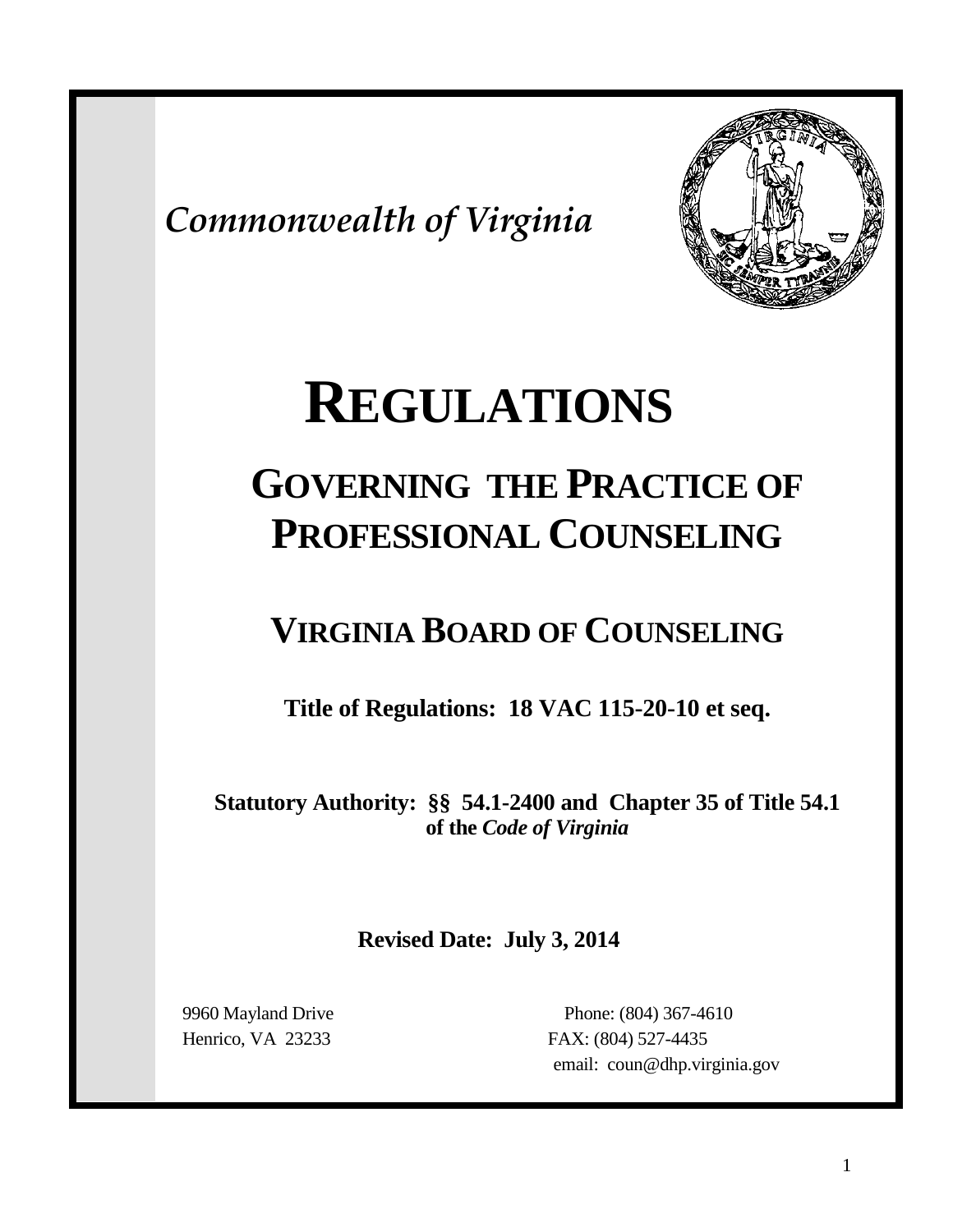<span id="page-1-0"></span>

| 18VAC115-20-70. General examination requirements; schedules; time limits.  10    |  |
|----------------------------------------------------------------------------------|--|
|                                                                                  |  |
|                                                                                  |  |
|                                                                                  |  |
|                                                                                  |  |
| 18VAC115-20-105. Continued competency requirements for renewal of a license.  11 |  |
|                                                                                  |  |
| 18 VAC 115-20-107. Documenting compliance with continuing competency             |  |
|                                                                                  |  |
|                                                                                  |  |
| Part V. Standards of Practice; Unprofessional Conduct; Disciplinary Actions;     |  |
|                                                                                  |  |
|                                                                                  |  |
| 18VAC115-20-140. Grounds for revocation, suspension, probation, reprimand,       |  |
|                                                                                  |  |
|                                                                                  |  |

#### **TABLE OF CONTENTS**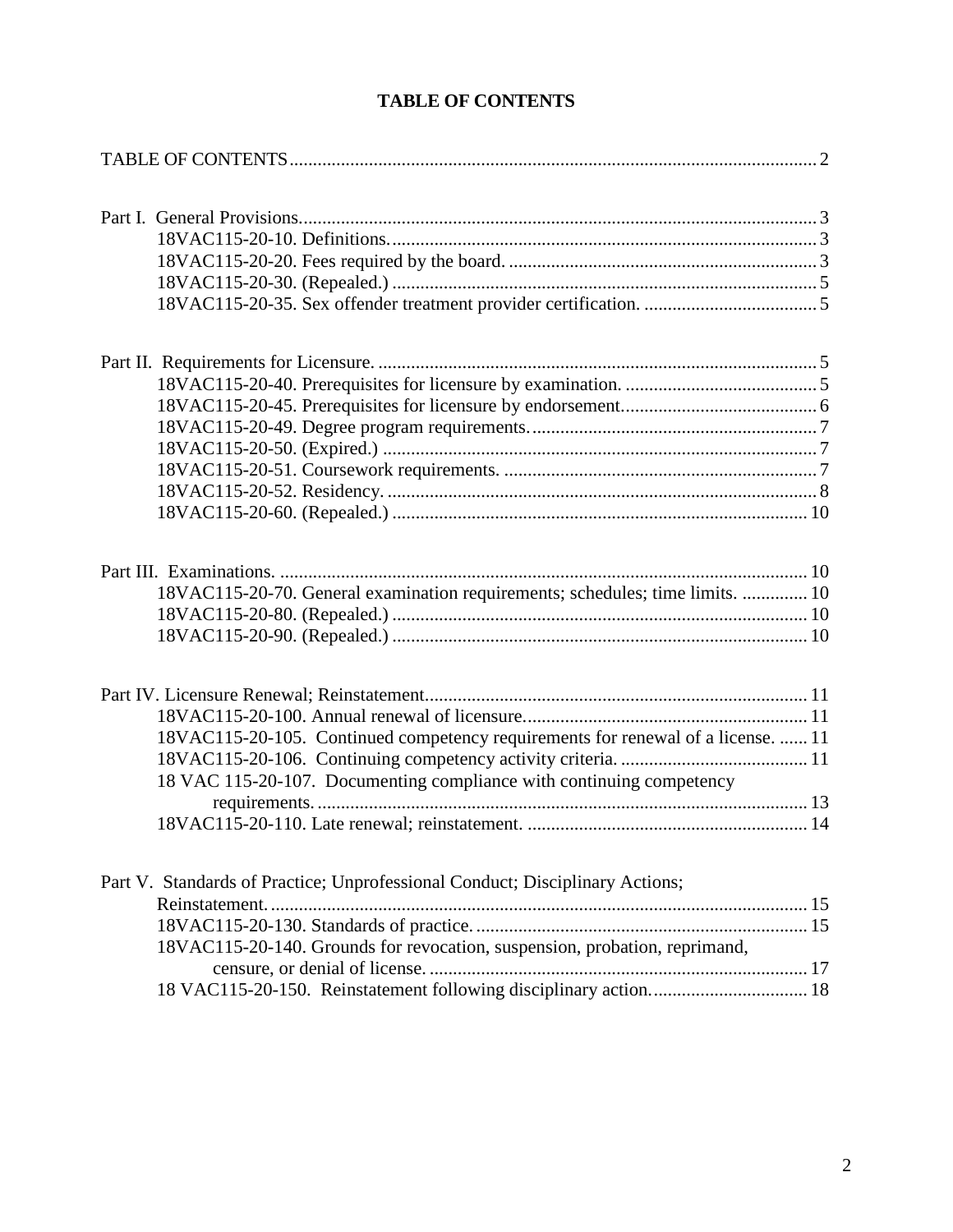#### **Part I. General Provisions.**

#### <span id="page-2-1"></span><span id="page-2-0"></span>**18VAC115-20-10. Definitions.**

<span id="page-2-2"></span>A. The following words and terms when used in this chapter shall have the meaning ascribed to them in § 54.1-3500 of the Code of Virginia:

"Appraisal activities"

"Board"

"Counseling"

"Counseling treatment intervention"

"Professional counselor"

B. The following words and terms when used in this chapter shall have the following meanings, unless the context clearly indicates otherwise:

"Ancillary counseling services" means activities such as case management, recordkeeping, referral, and coordination of services.

"Applicant" means any individual who has submitted an official application and paid the application fee for licensure as a professional counselor.

"Candidate for licensure" means a person who has satisfactorily completed all educational and experience requirements for licensure and has been deemed eligible by the board to sit for its examinations.

"Clinical counseling services" means activities such as assessment, diagnosis, treatment planning, and treatment implementation.

"Competency area" means an area in which a person possesses knowledge and skill and the ability to apply them in the clinical setting.

"Exempt setting" means an agency or institution in which licensure is not required to engage in the practice of counseling according to the conditions set forth in § 54.1-3501 of the Code of Virginia.

"Face-to-face" means the in-person delivery of clinical counseling services for a client. "Group supervision" means the process of clinical supervision of no more than six persons in a group setting provided by a qualified supervisor.

"Internship" means a formal academic course from a regionally accredited college or university in which supervised, practical experience is obtained in a clinical setting in the application of counseling principles, methods, and techniques.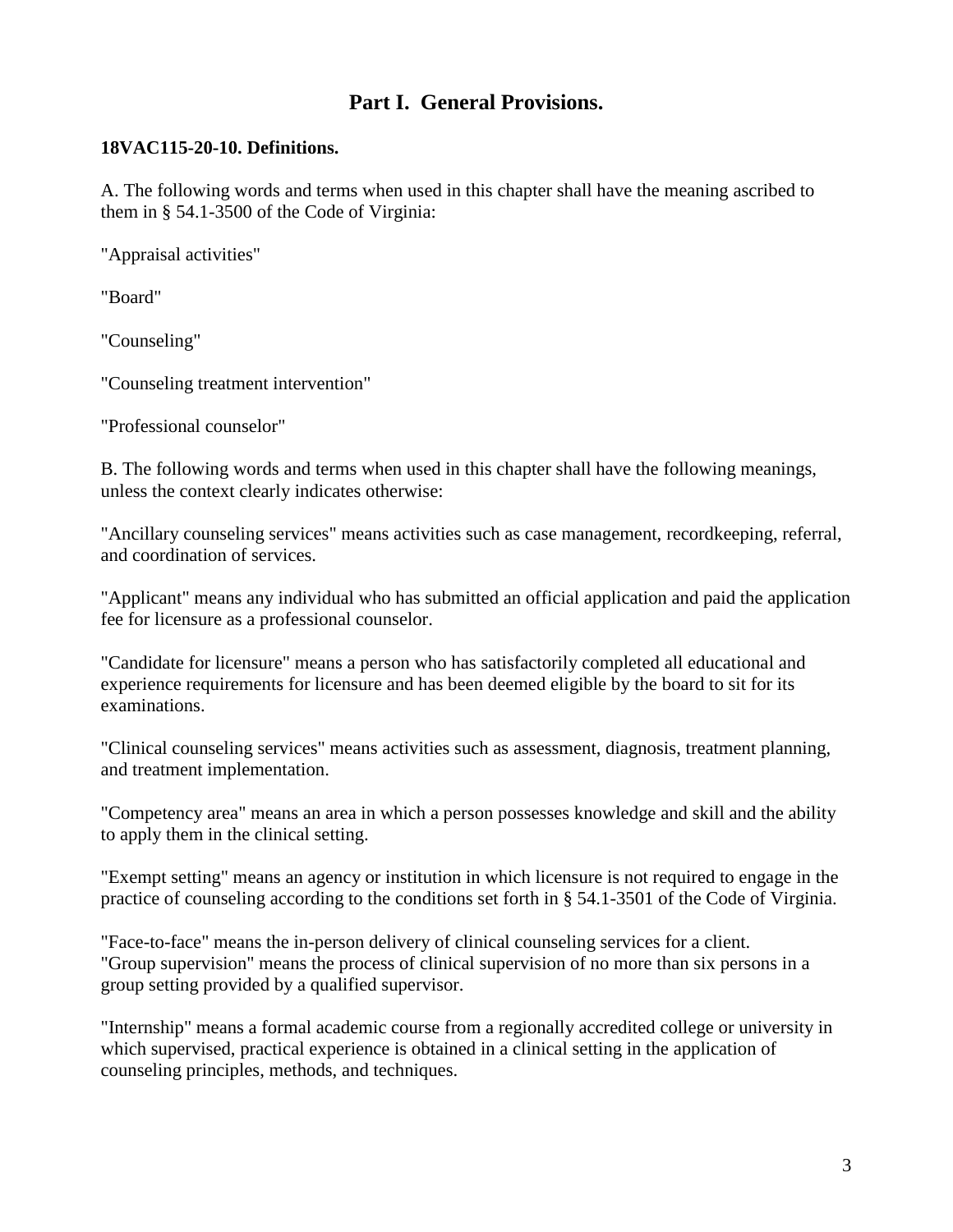"Jurisdiction" means a state, territory, district, province, or country that has granted a professional certificate or license to practice a profession, use a professional title, or hold oneself out as a practitioner of that profession.

"Nonexempt setting" means a setting that does not meet the conditions of exemption from the requirements of licensure to engage in the practice of counseling as set forth in § 54.1-3501 of the Code of Virginia.

"Regional accrediting agency" means one of the regional accreditation agencies recognized by the United States Secretary of Education responsible for accrediting senior postsecondary institutions.

"Residency" means a post-graduate, supervised, clinical experience registered with the board.

"Resident" means an individual who has submitted a supervisory contract and has received board approval to provide clinical services in professional counseling under supervision.

"Supervision" means the ongoing process performed by a supervisor who monitors the performance of the person supervised and provides regular, documented individual or group consultation, guidance, and instruction with respect to the clinical skills and competencies of the person supervised.

#### **18VAC115-20-20. Fees required by the board.**

A. The board has established the following fees applicable to licensure as a professional counselor:

| Active annual license renewal                                                  | \$105 |
|--------------------------------------------------------------------------------|-------|
| Inactive annual license renewal                                                | \$55  |
| Initial licensure by examination: Application processing and initial licensure | \$140 |
| Initial licensure by endorsement: Application processing and initial licensure | \$140 |
| Registration of supervision                                                    | \$50  |
| Add or change supervisor                                                       | \$25  |
| Duplicate license                                                              | \$5   |
| Verification of licensure to another jurisdiction                              | \$25  |
| Late renewal                                                                   | \$35  |
| Reinstatement of a lapsed license                                              | \$165 |
| Replacement of or additional wall certificate                                  | \$15  |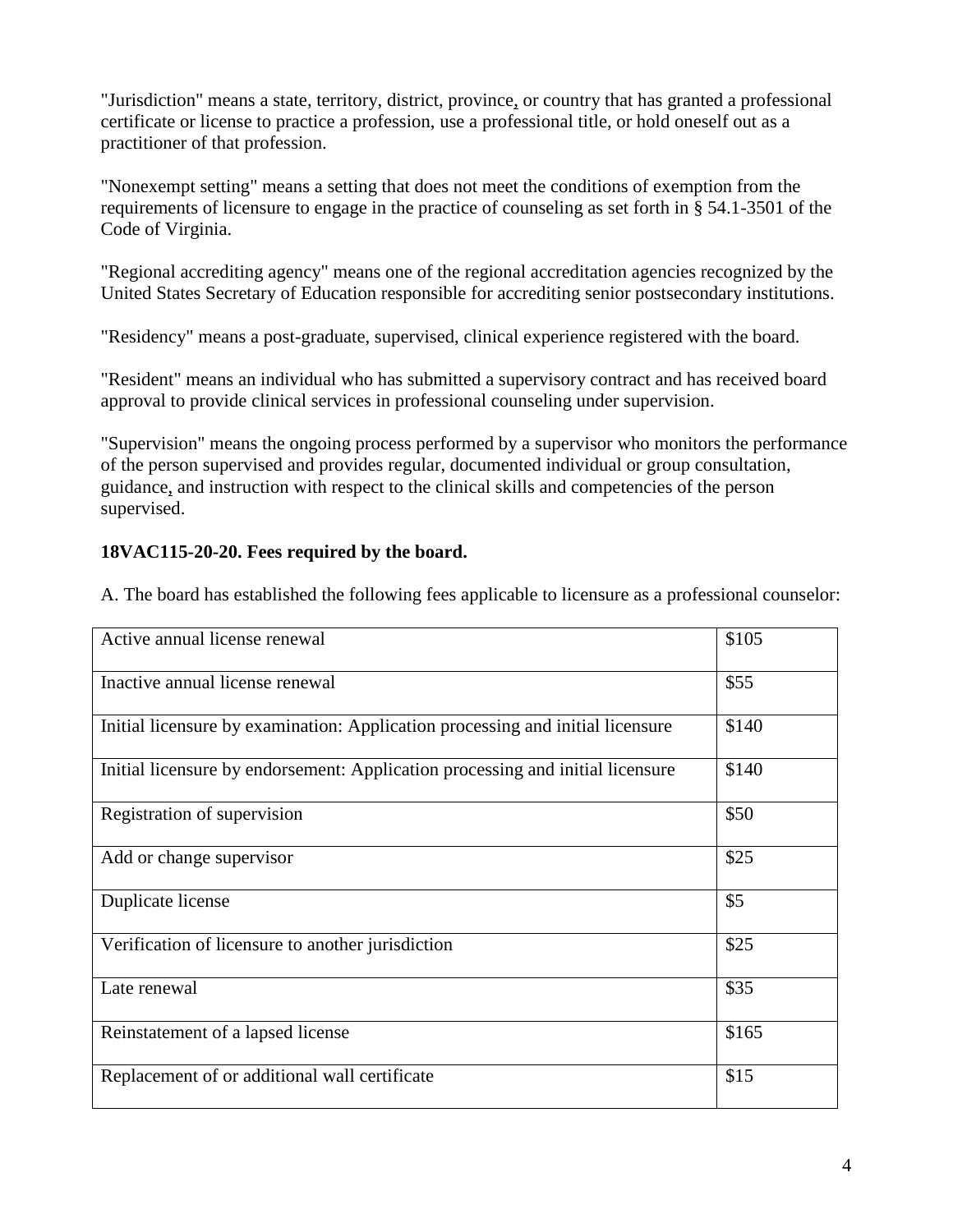| Returned check                                   | \$35  |
|--------------------------------------------------|-------|
| Reinstatement following revocation or suspension | \$500 |

B. All fees are nonrefundable.

C. Examination fees shall be determined and made payable as determined by the board.

#### <span id="page-4-0"></span>**18VAC115-20-30. (Repealed.)**

#### <span id="page-4-1"></span>**18VAC115-20-35. Sex offender treatment provider certification.**

Anyone licensed by the board who is seeking certification as a sex offender treatment provider shall adhere to the Regulations Governing the Certification of Sex Offender Treatment Providers, 18VAC125-30-10 et seq.

#### **Part II. Requirements for Licensure.**

#### <span id="page-4-3"></span><span id="page-4-2"></span>**18VAC115-20-40. Prerequisites for licensure by examination.**

Every applicant for licensure by examination by the board shall:

1. Meet the degree program requirements prescribed in 18VAC115-20-49, the course work requirements prescribed in 18VAC115-20-51, and the experience requirements prescribed in 18VAC115-20-52; and

2. Submit the following to the board:

a. A completed application;

b. Official transcripts documenting the applicant's completion of the degree program and coursework requirements prescribed in 18VAC115-20-49 and 18VAC115-20-51. Transcripts previously submitted for registration of supervision do not have to be resubmitted unless additional coursework was subsequently obtained;

c. Verification of Supervision forms documenting fulfillment of the residency requirements of 18VAC115-20-52 and copies of all required evaluation forms, including verification of current licensure of the supervisor if any portion of the residency occurred in another jurisdiction;

d. Verification of any other mental health or health professional license or certificate ever held in another jurisdiction; and

e. The application processing and initial licensure fee as prescribed in 18VAC115-20-20.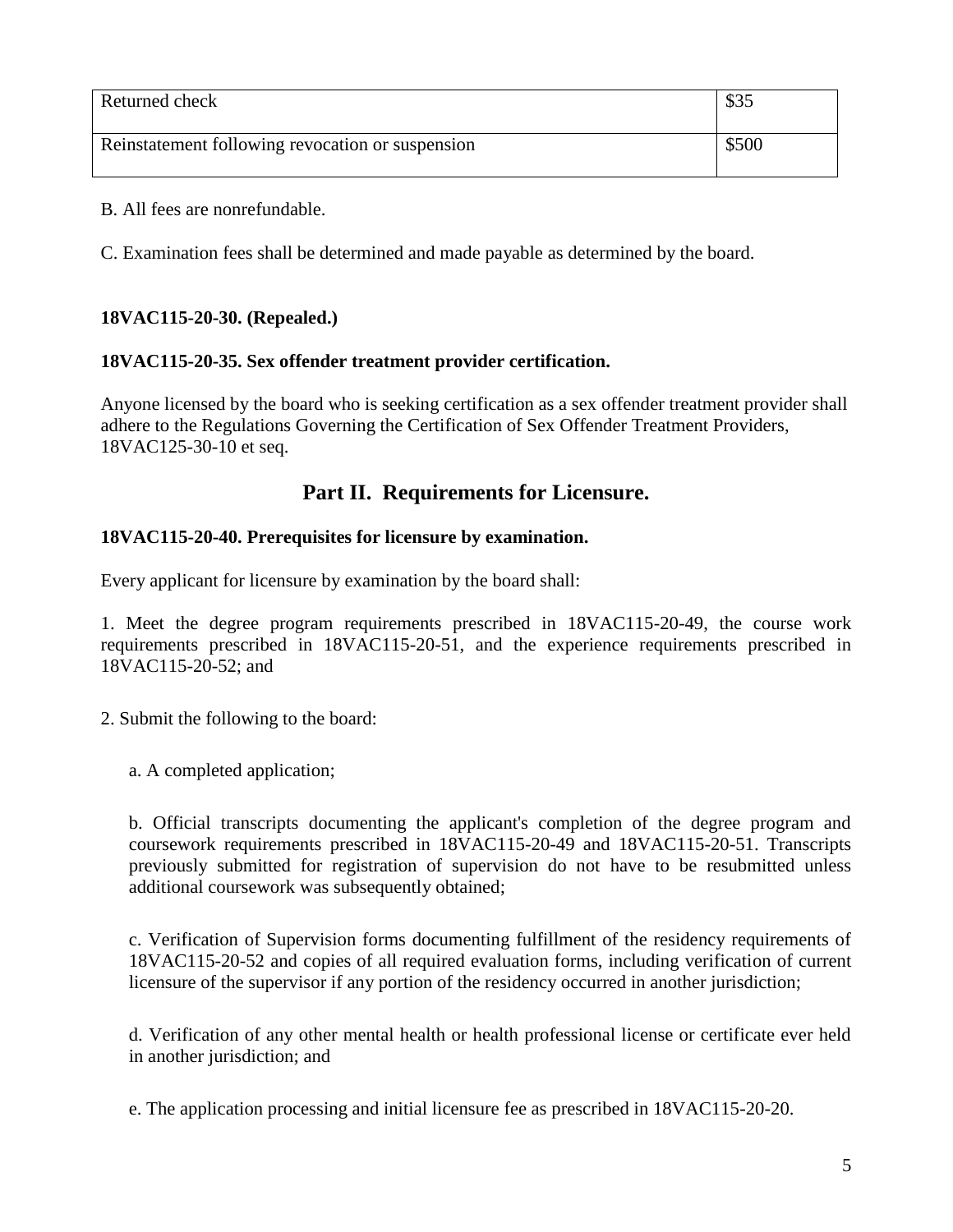3. Have no unresolved disciplinary action against a mental health or health professional license or certificate held in Virginia or in another jurisdiction. The board will consider history of disciplinary action on a case-by-case basis.

#### <span id="page-5-0"></span>**18VAC115-20-45. Prerequisites for licensure by endorsement.**

A. Every applicant for licensure by endorsement shall hold or have held a professional counselor license in another U. S. jurisdiction and shall submit the following:

1. A completed application;

2. The application processing fee and initial licensure fee as prescribed in 18VAC115-20-20;

3. Verification of all mental health or health professional licenses or certificates ever held in any other jurisdiction. In order to qualify for endorsement the applicant shall have no unresolved action against a license or certificate. The board will consider history of disciplinary action on a case-by-case basis;

4. Documentation of having completed education and experience requirements as specified in subsection B of this section;

5. Verification of a passing score on an examination required for counseling licensure in the jurisdiction in which licensure was obtained; and

6. An affidavit of having read and understood the regulations and laws governing the practice of professional counseling in Virginia.

B. Every applicant for licensure by endorsement shall meet one of the following:

1. Educational requirements consistent with those specified in [18VAC115-20-49](http://leg1.state.va.us/cgi-bin/legp504.exe?000+reg+18VAC115-20-49) and [18VAC115-20-51](http://leg1.state.va.us/cgi-bin/legp504.exe?000+reg+18VAC115-20-51) and experience requirements consistent with those specified in [18VAC115-20-52;](http://leg1.state.va.us/cgi-bin/legp504.exe?000+reg+18VAC115-20-52) or

2. If an applicant does not have educational and experience credentials consistent with those required by this chapter, he shall provide:

a. Documentation of education and supervised experience that met the requirements of the jurisdiction in which he was initially licensed as verified by an official transcript and a certified copy of the original application materials; and

b. Evidence of post-licensure clinical practice in counseling, as defined in § 54.1-3500 of the Code of Virginia, for 24 of the last 60 months immediately preceding his licensure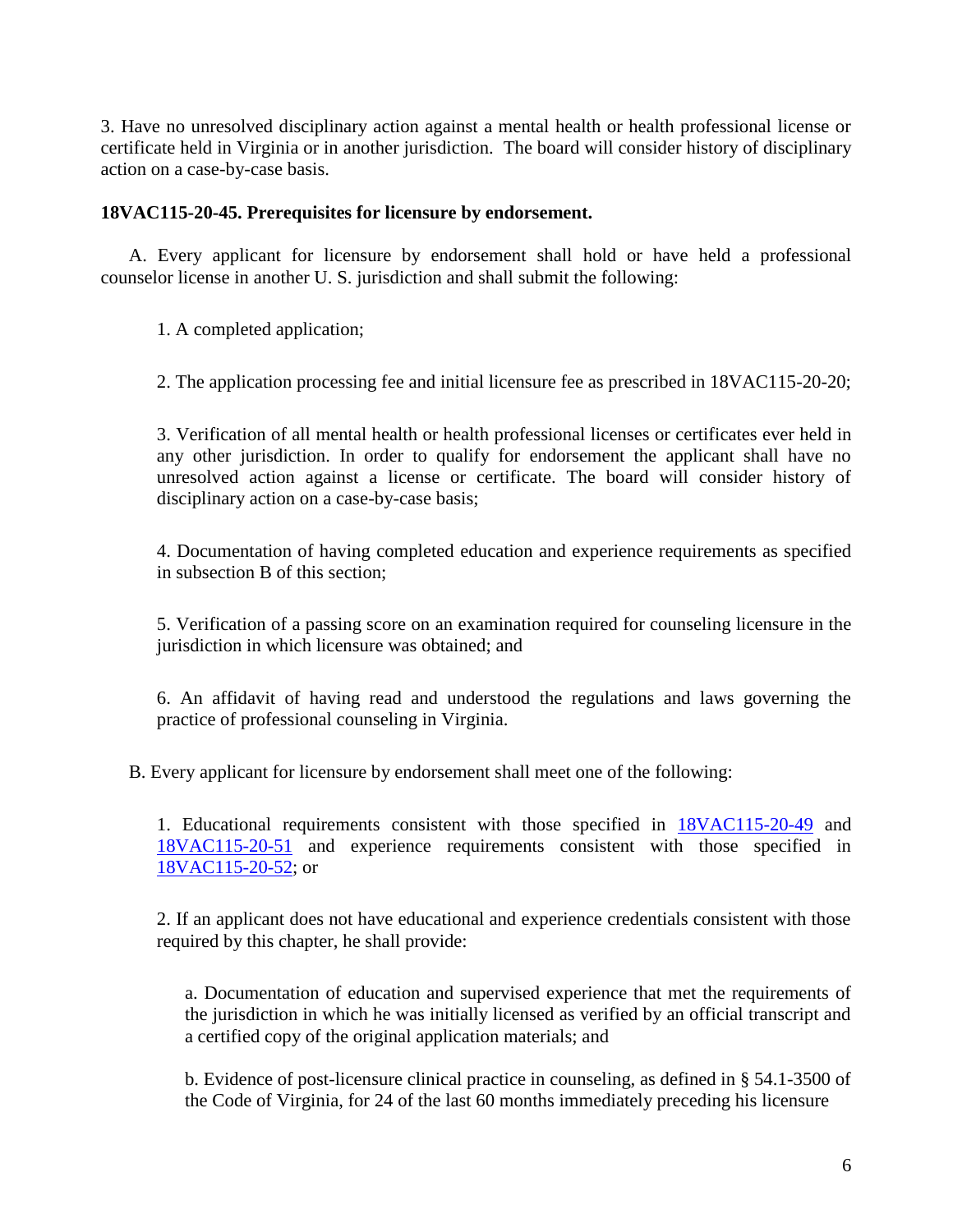application in Virginia. Clinical practice shall mean the rendering of direct clinical counseling services or clinical supervision of counseling services.

3. In lieu of transcripts verifying education and documentation verifying supervised experience, the board may accept verification from the credentials registry of the American Association of State Counseling Boards or any other board-recognized entity.

#### <span id="page-6-0"></span>**18VAC115-20-49. Degree program requirements.**

A. The applicant shall have completed a graduate degree from a program that prepares individuals to practice counseling and counseling treatment intervention, as defined in §54.1-3500 of the Code of Virginia, which is offered by a college or university accredited by a regional accrediting agency and which meets the following criteria:

1. There must be a sequence of academic study with the expressed intent to prepare counselors as documented by the institution;

2. There must be an identifiable counselor training faculty and an identifiable body of students who complete that sequence of academic study; and

3. The academic unit must have clear authority and primary responsibility for the core and specialty areas.

#### <span id="page-6-1"></span>**18VAC115-20-50. (Expired.)**

#### <span id="page-6-2"></span>**18VAC115-20-51. Coursework requirements.**

A. The applicant shall have successfully completed 60 semester hours or 90 quarter hours of graduate study in the following core coursework with a minimum of three semester hours or 4.0 quarter hours in each of subdivisions 1 through 12 of this subsection:

- 1. Professional counseling identity, function and ethics;
- 2. Theories of counseling and psychotherapy;
- 3. Counseling and psychotherapy techniques;
- 4. Human growth and development;
- 5. Group counseling and psychotherapy, theories and techniques;
- 6. Career counseling and development theories and techniques;
- 7. Appraisal, evaluation and diagnostic procedures;
- 8. Abnormal behavior and psychopathology;
- 9. Multicultural counseling, theories and techniques;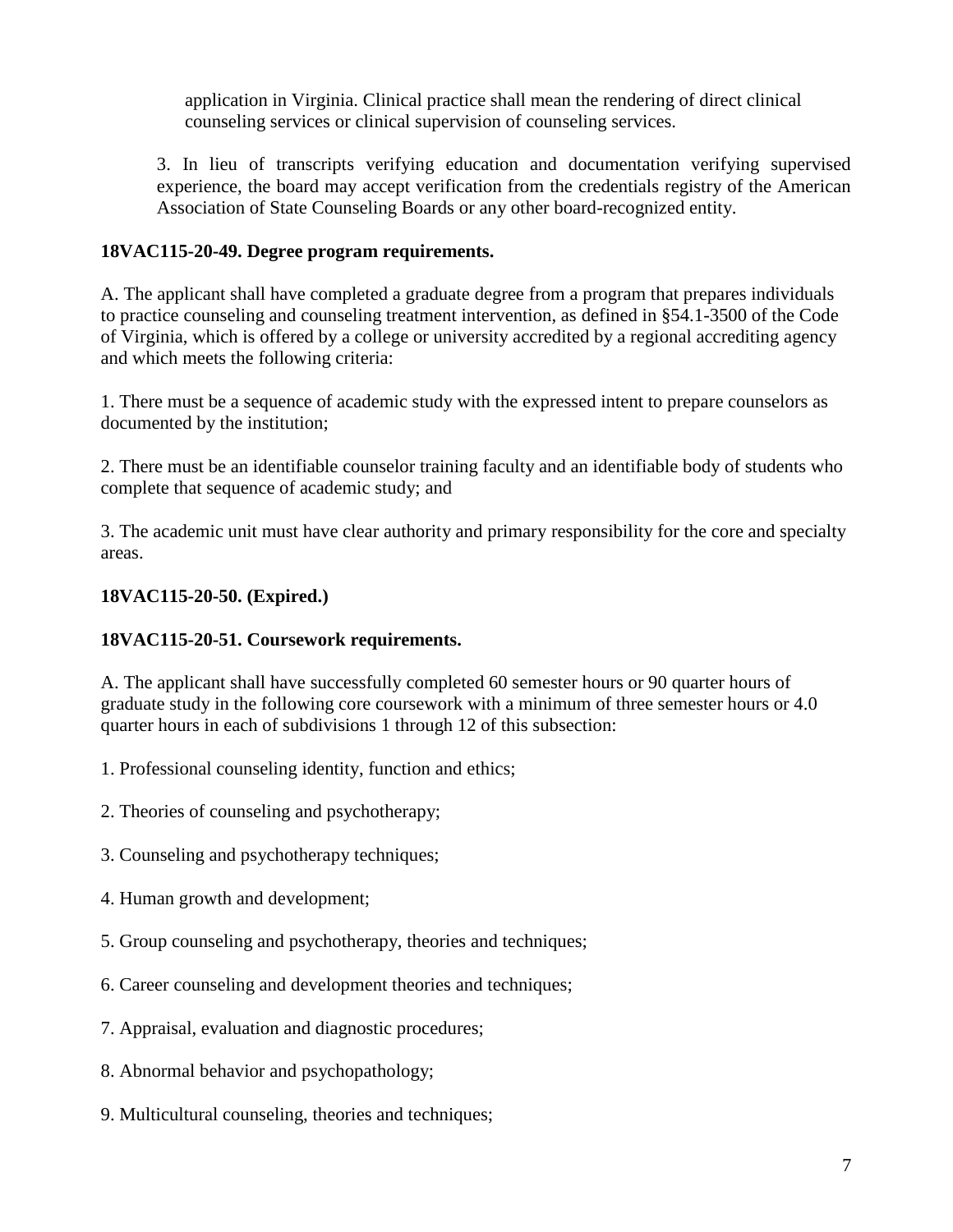10. Research;

11. Diagnosis and treatment of addictive disorders;

12. Marriage and family systems theory; and

13. Supervised internship of at least 600 hours to include 240 hours of face-to-face client contact.

B. If 60 graduate hours in counseling were completed prior to April 12, 2000, the board may accept those hours if they meet the regulations in effect at the time the 60 hours were completed.

#### <span id="page-7-0"></span>**18VAC115-20-52. Residency.**

A. Registration. Applicants who render counseling services shall:

1. With their supervisor, register their supervisory contract on the appropriate forms for board approval before starting to practice under supervision;

2. Have submitted an official transcript documenting a graduate degree as specified in 18VAC115- 20-49 to include completion of the coursework and internship requirement specified in 18VAC115- 20-51; and

- 3. Pay the registration fee.
- B. Residency requirements.

1. The applicant for licensure shall have completed a 3,400-hour supervised residency in the role of a professional counselor working with various populations, clinical problems and theoretical approaches in the following areas:

a. Assessment and diagnosis using psychotherapy techniques;

b. Appraisal, evaluation and diagnostic procedures;

c. Treatment planning and implementation;

d. Case management and recordkeeping;

e. Professional counselor identity and function; and

f. Professional ethics and standards of practice.

2. The residency shall include a minimum of 200 hours of face-to-face supervision between supervisor and resident in the consultation and review of clinical counseling services provided by the resident. Supervision shall occur at a minimum of one hour and a maximum of four hours per 40 hours of work experience during the period of the residency. For the purpose of meeting the 200 hour supervision requirement, face-to-face may include the use of secured technology that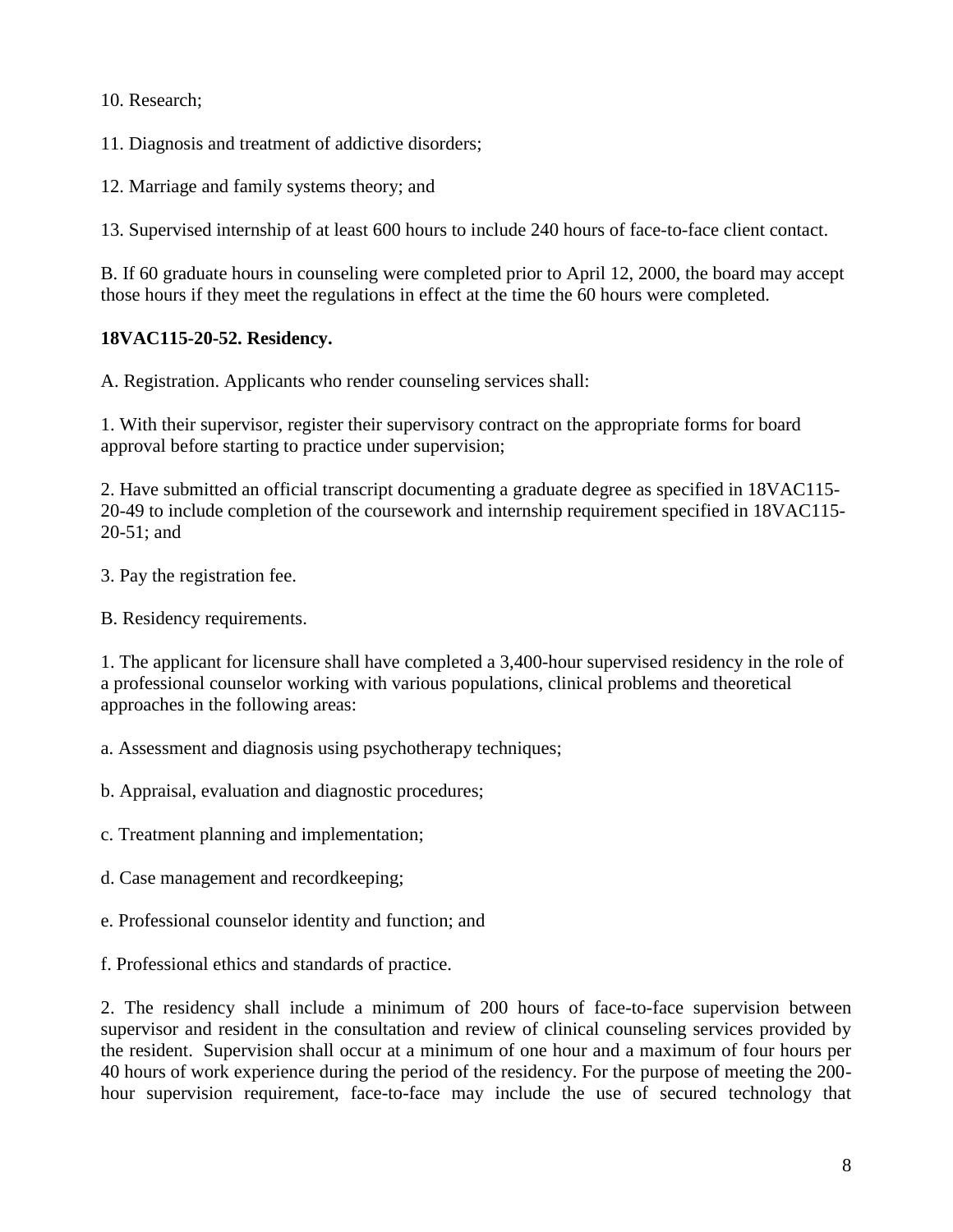maintains client confidentiality and provides real-time, visual contact between the supervisor and the resident.

3. No more than half of the 200 hours may be satisfied with group supervision. One hour of group supervision will be deemed equivalent to one hour of individual supervision.

4. Supervision that is not concurrent with a residency will not be accepted, nor will residency hours be accrued in the absence of approved supervision.

5. The residency shall include at least 2,000 hours of face-to-face client contact in providing clinical counseling services. The remaining hours may be spent in the performance of ancillary counseling services.

6. A graduate-level internship in excess of 600 hours, which was completed in a program that meets the requirements set forth in 18VAC115-20-49 may count for up to an additional 300 hours towards the requirements of a residency.

7. The board may consider special requests in the event that the regulations create an undue burden in regard to geography or disability that limits the resident's access to qualified supervision.

8. Residents may not call themselves professional counselors, directly bill for services rendered, or in any way represent themselves as independent, autonomous practitioners or professional counselors. During the residency, residents shall use their names and the initials of their degree, and the title "Resident in Counseling" in all written communications. Clients shall be informed in writing of the resident's status and the supervisor's name, professional address, and phone number.

9. Residents shall not engage in practice under supervision in any areas for which they have not had appropriate education.

C. Supervisory qualifications. A person who provides supervision for a resident in professional counseling shall:

1. Document two years of post-licensure clinical experience;

2. Have received professional training in supervision, consisting of three credit hours or 4.0 quarter hours in graduate-level coursework in supervision or at least 20 hours of continuing education in supervision offered by a provider approved under 18VAC115-20-106; and

3. Shall hold an active, unrestricted license as a professional counselor, marriage and family therapist, substance abuse treatment practitioner, school psychologist, clinical psychologist, clinical social worker, or psychiatrist in the jurisdiction where the supervision is being provided. At least 100 hours of the supervision shall be rendered by a licensed professional counselor.

D. Supervisory responsibilities.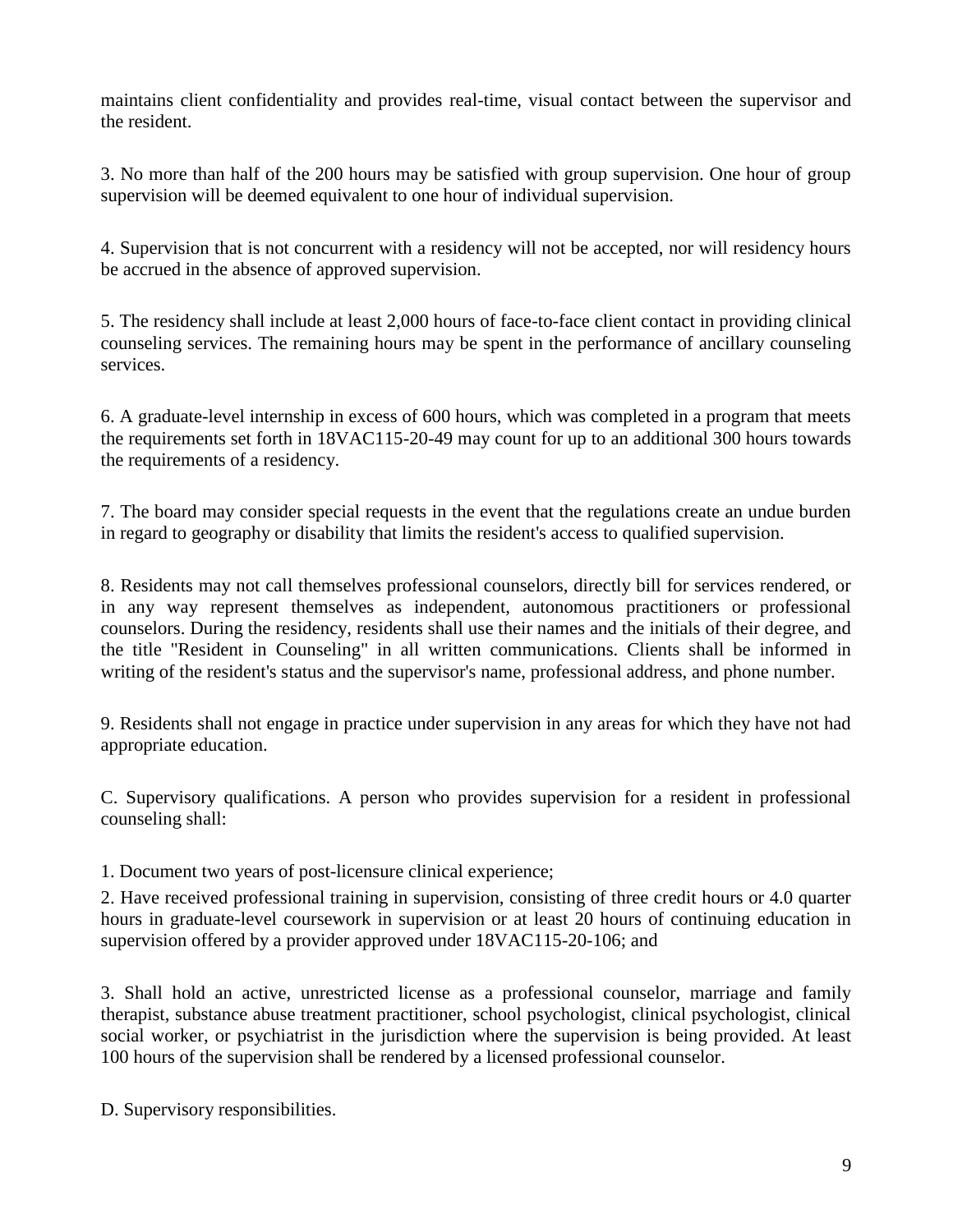1. Supervision by any individual whose relationship to the resident compromises the objectivity of the supervisor is prohibited.

2. The supervisor of a resident shall assume full responsibility for the clinical activities of that resident specified within the supervisory contract for the duration of the residency.

3. The supervisor shall complete evaluation forms to be given to the resident at the end of each three-month period.

4. The supervisor shall report the total hours of residency and shall evaluate the applicant's competency in the six areas stated in subdivision B 1 of this section.

5. The supervisor shall provide supervision as defined in 18VAC115-20-10.

#### <span id="page-9-1"></span><span id="page-9-0"></span>**18VAC115-20-60. (Repealed.)**

#### **Part III. Examinations.**

#### <span id="page-9-2"></span>**18VAC115-20-70. General examination requirements; schedules; time limits.**

A. Every applicant for initial licensure by examination by the board as a professional counselor shall pass a written examination as prescribed by the board.

B. Every applicant for licensure by endorsement shall have passed a licensure examination in the jurisdiction in which licensure was obtained.

C. A candidate approved to sit for the examination shall take the examination within two years from the date of such initial approval. If the candidate has not taken the examination by the end of the two-year period here prescribed:

1. The initial approval to sit for the examination shall then become invalid; and

2. In order to be considered for the examination later, the applicant shall file a new application with the board.

D. The board shall establish a passing score on the written examination.

E. A candidate for examination or an applicant shall not provide clinical counseling services unless he is under supervision approved by the board.

<span id="page-9-3"></span>**18VAC115-20-80. (Repealed.)**

<span id="page-9-4"></span>**18VAC115-20-90. (Repealed.)**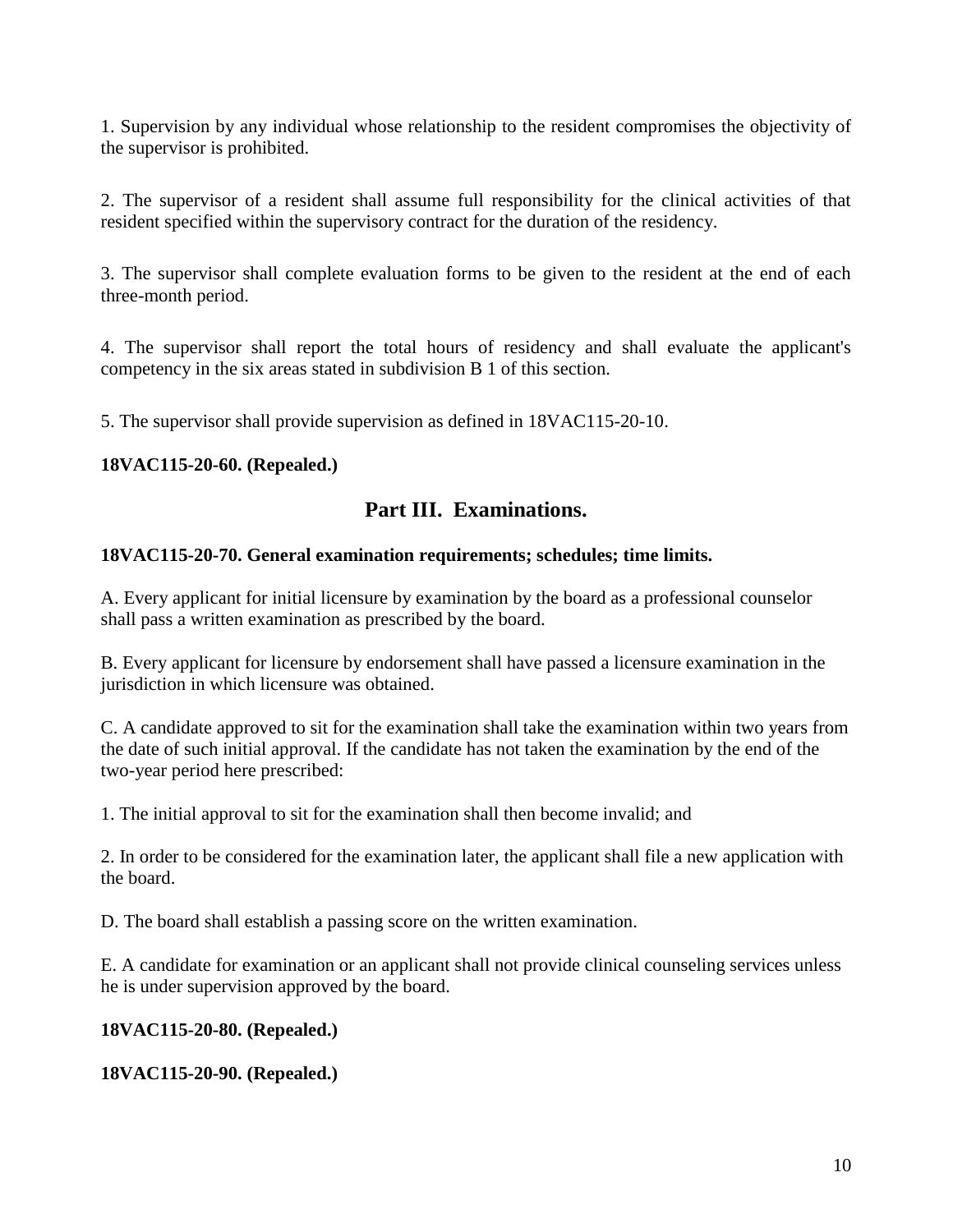#### **Part IV. Licensure Renewal; Reinstatement.**

#### <span id="page-10-1"></span><span id="page-10-0"></span>**18VAC115-20-100. Annual renewal of licensure.**

A. All licensees shall renew licenses on or before June 30 of each year.

B. Every license holder who intends to continue an active practice shall submit to the board on or before June 30 of each year:

1. A completed form for renewal of the license on which the licensee attests to compliance with the continuing competency requirements prescribed in this chapter; and

2. The renewal fee prescribed in 18VAC115-20-20.

C. A licensee who wishes to place his license in an inactive status may do so upon payment of the inactive renewal fee as established in 18VAC115-20-20. No person shall practice counseling in Virginia unless he holds a current active license. A licensee who has placed himself in inactive status may become active by fulfilling the reactivation requirements set forth in18VAC115-20-110.C.

D. Licensees shall notify the board of a change in the address of record or the public address, if different from the address of record within 60 days. Failure to receive a renewal notice from the board shall not relieve the license holder from the renewal requirement.

E. Practice with an expired license is prohibited and may constitute grounds for disciplinary action.

#### <span id="page-10-2"></span>**18VAC115-20-105. Continued competency requirements for renewal of a license.**

A. After July 1, 2004, licensed professional counselors shall be required to have completed a minimum of 20 hours of continuing competency for each annual licensure renewal. A minimum of two of these hours shall be in courses that emphasize the ethics, standards of practice or laws governing behavioral science professions in Virginia.

B. The board may grant an extension for good cause of up to one year for the completion of continuing competency requirements upon written request from the licensee prior to the renewal date. Such extension shall not relieve the licensee of the continuing competency requirement.

C. The board may grant an exemption for all or part of the continuing competency requirements due to circumstances beyond the control of the licensee such as temporary disability, mandatory military service, or officially declared disasters.

D. Those individuals dually licensed by this board will not be required to obtain continuing competency for each license. Dually licensed individuals will only be required to provide the hours set out in subsection A of this section or subsection A of 18 VAC 115-50-95 in the Regulations Governing the Practice of Marriage and Family Therapy, or subsection A of 18 VAC 115-60-115 in the Regulations Governing the Practice of Licensed Substance Abuse Treatment Providers.

#### <span id="page-10-3"></span>**18VAC115-20-106. Continuing competency activity criteria.**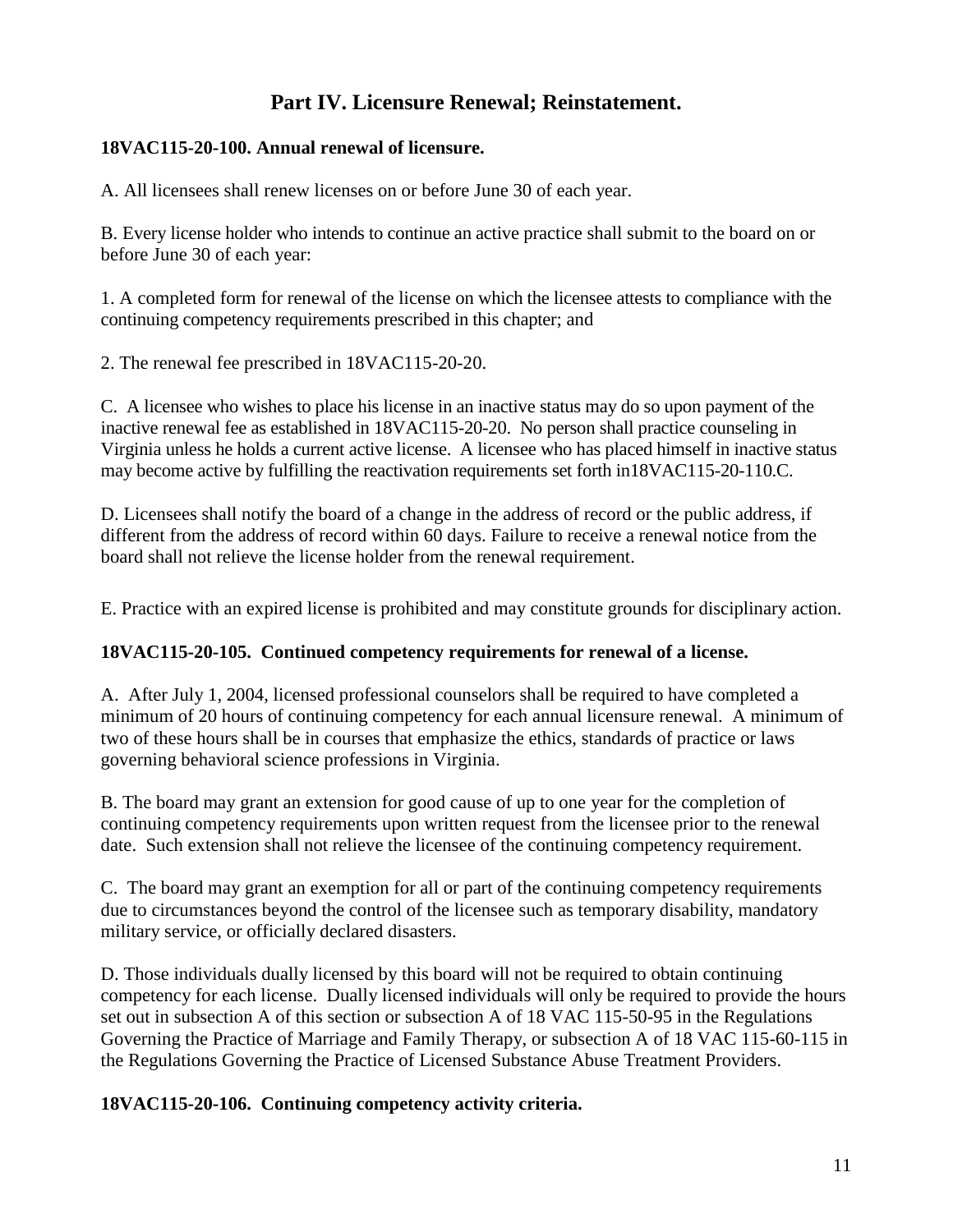A. Continuing competency activities must focus on increasing knowledge or skills in one or more of the following areas:

- 1. Ethics, standards of practice or laws governing behavioral science professions;
- 2. Counseling theory;
- 3. Human growth and development;
- 4. Social and cultural foundations;
- 5. The helping relationship;
- 6. Group dynamics, processing and counseling;
- 7. Lifestyle and career development;
- 8. Appraisal of individuals;
- 9. Research and evaluation;
- 10. Professional orientation;
- 11. Clinical supervision;
- 12. Marriage and family therapy; or
- 13. Addictions.

B. Approved hours of continuing competency activity shall be one of the following types:

1. Formally organized learning activities or home study. Activities may be counted at their full hour value. Hours shall be obtained from one or a combination of the following board-approved mental health related activities:

a. Regionally accredited university or college level academic courses in a behavioral health discipline.

b. Continuing education programs offered by universities or colleges.

c. Workshops, seminars, conferences, or courses in the behavioral health field offered by federal, state or local governmental agencies or licensed health facilities and licensed hospitals.

d. Workshops, seminars conferences or courses in the behavioral health field offered by an individual or organization that has been certified or approved by one of the following:

- (1) The International Association of Marriage and Family Counselors and its state affiliates.
- (2) The American Association for Marriage and Family Therapy and its state affiliates.
- (3) The American Association of State Counseling Boards.
- (4) The American Counseling Association and its state and local affiliates.
- (5) The American Psychological Association and its state affiliates.
- (6) The Commission on Rehabilitation Counselor Certification.
- (7) NAADAC, The Association for Addiction Professionals and its state and local affiliates.
- (8) National Association of Social Workers.
- (9) National Board for Certified Counselors.
- (10) A national behavioral health organization or certification body.

(11) Individuals or organizations that have been approved as continuing competency sponsors by the American Association of State Counseling Boards or a counseling board in another state.

(12) The American Association of Pastoral Counselors.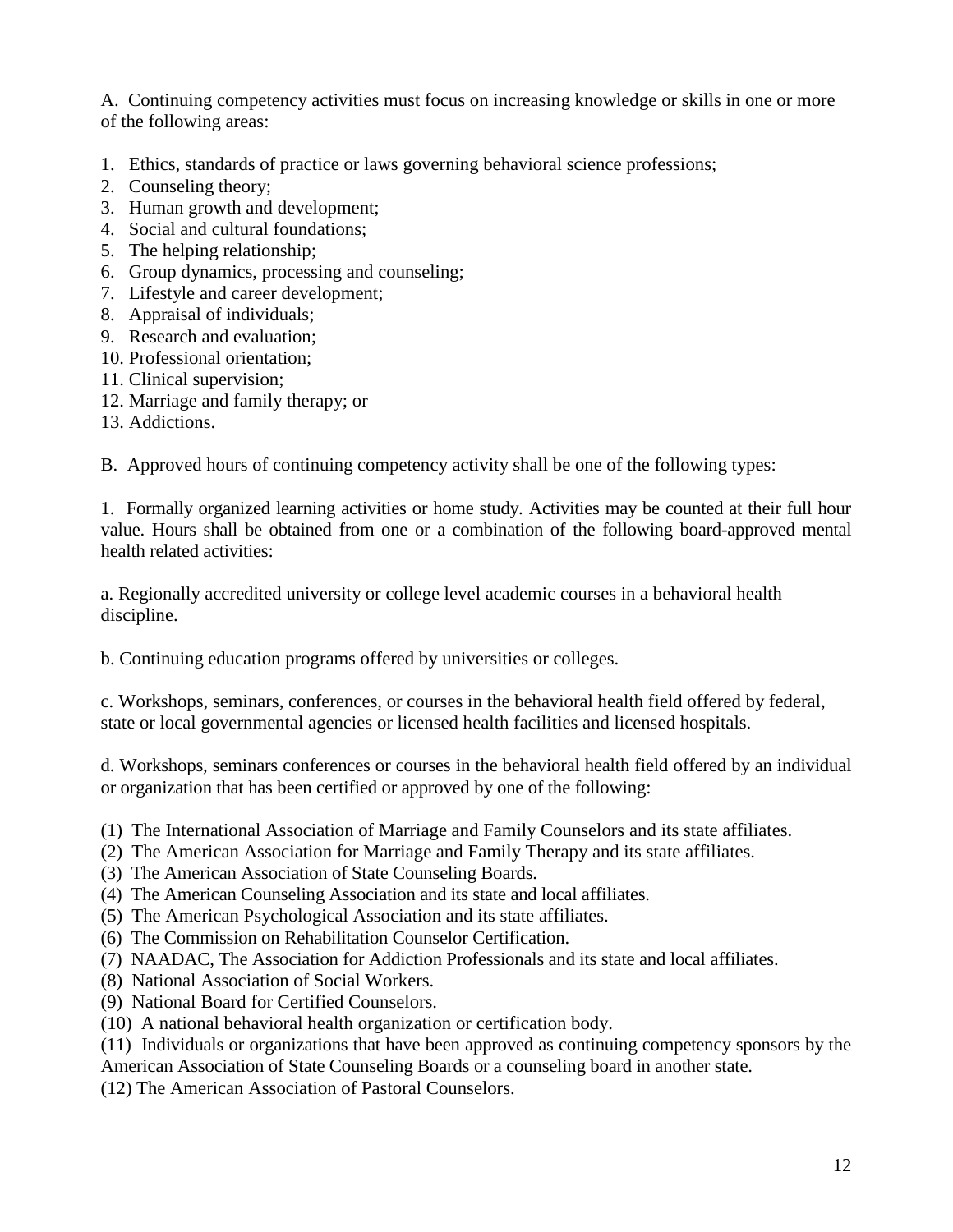2. Individual professional activities.

a. Publication/presentation/new program development

(1) Publication of articles. Activity will count for a maximum of eight hours. Publication activities are limited to articles in refereed journals or a chapter in an edited book.

(2) Publication of books. Activity will count for a maximum of 18 hours.

(3) Presentations. Activity will count for a maximum of eight hours. The same presentations may be used only once in a two-year period. Only actual presentation time may be counted.

(4) New program development. Activity will count for a maximum of eight hours.)New program development includes a new course, seminar, or workshop. New courses shall be graduate or undergraduate level college or university courses.

b. Dissertation. Activity will count for a maximum of 18 hours. Dissertation credit may only be counted once.

c. Clinical supervision/consultation. Activity will count for a maximum of 10 hours. Continuing competency can only be granted for clinical supervision/consultation received on a regular basis with a set agenda. Continuing competency cannot be granted for supervision provided to others.

d. Leadership. Activity will count for a maximum of eight hours. The following leadership positions are acceptable for continuing competency credit: officer of state or national counseling organization; editor and/or reviewer of professional counseling journals; member of state counseling licensure/certification board; member of a national counselor certification board; member of a national ethics disciplinary review committee rendering licenses; active member of a counseling committee producing a substantial written product; chair of a major counseling conference or convention; or other leadership positions with justifiable professional learning experiences. The leadership positions must take place for a minimum of one year after the date of first licensure.

e. Practice related programs. Activity will count up to a maximum of eight hours. The board may allow up to eight contact hours of continuing competency as long as the regulant submits proof of attendance plus a written justification of how the activity assists him in his direct service of his clients. Examples include: language courses, software training, and medical topics, etc.

#### <span id="page-12-0"></span>**18 VAC 115-20-107. Documenting compliance with continuing competency requirements.**

A. All licensees are required to maintain original documentation for a period of two years following renewal.

B. After the end of each renewal period, the board may conduct a random audit of licensees to verify compliance with the requirement for that renewal period.

C. Upon request, a licensee shall provide documentation as follows:

1. To document completion of formal organized learning activities the licensee shall provide: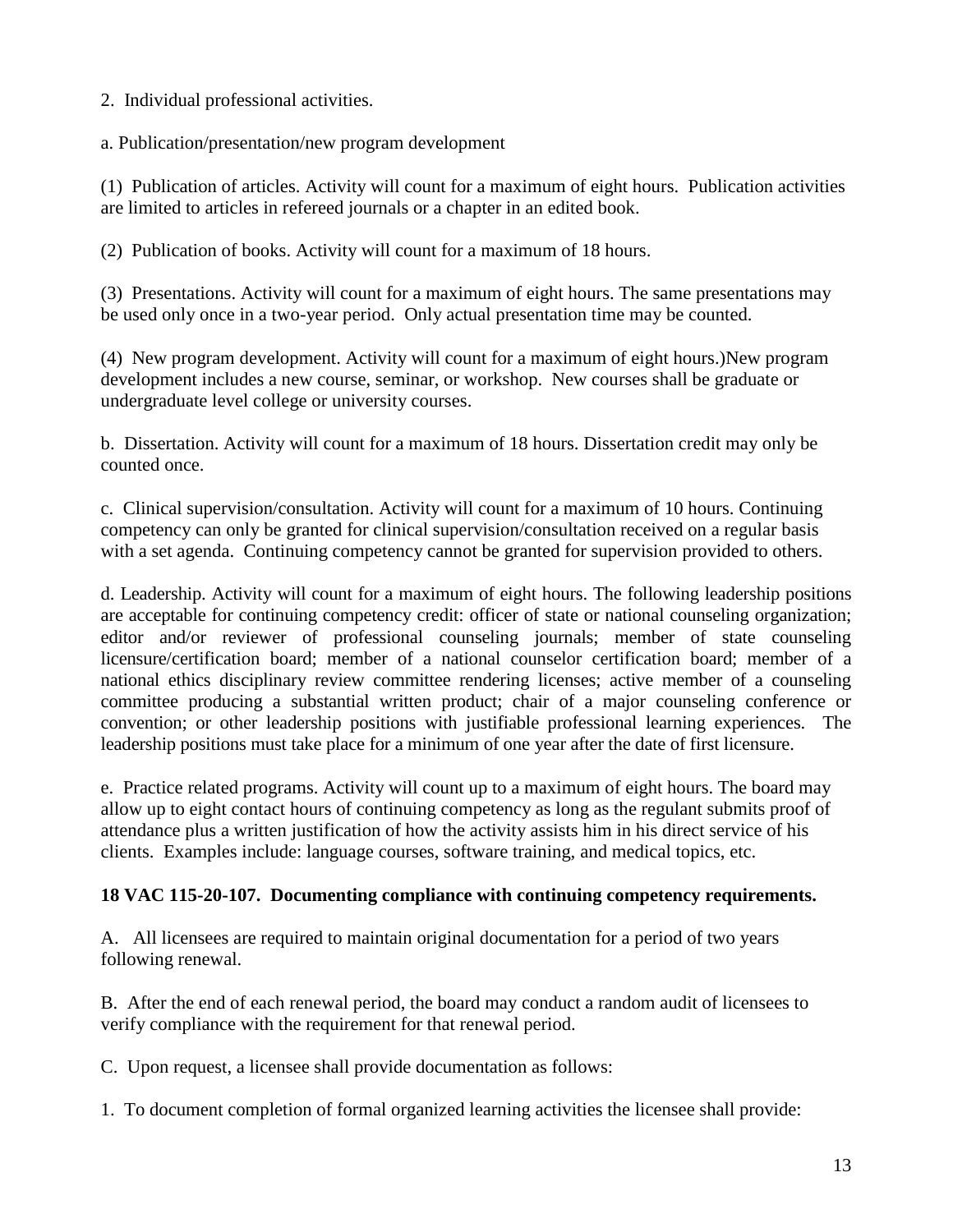a. Official transcripts showing credit hours earned; or

b. Certificates of participation.

2. Documentation of home study shall be made by identification of the source material studied, summary of content, and a signed affidavit attesting to completion of the home study.

3. Documentation of individual professional activities shall be by one of the following:

a. Certificates of participation;

b. Proof of presentations made;

c. Reprints of publications;

d. Letters from educational institutions or agencies approving continuing education programs;

e. Official notification from the association that sponsored the item writing workshop or continuing education program; or

f. Documentation of attendance at formal staffing by a signed affidavit on a form provided by the board.

D. Continuing competency hours required by a disciplinary order shall not be used to satisfy renewal requirements.

#### <span id="page-13-0"></span>**18VAC115-20-110. Late renewal; reinstatement.**

A. A person whose license has expired may renew it within one year after its expiration date by paying the late fee prescribed in 18VAC115-20-20 as well as the license renewal fee prescribed for the year the license was not renewed and providing evidence of having met all applicable continuing competency requirements.

B. A person who fails to renew a license after one year or more and wishes to resume practice shall apply for reinstatement, pay the reinstatement fee for a lapsed license, submit verification of any mental health license he holds or has held in another jurisdiction, if applicable, and provide evidence of having met all applicable continuing competency requirements not to exceed a maximum of 80 hours. The board may require the applicant for reinstatement to submit evidence regarding the continued ability to perform the functions within the scope of practice of the license.

C. A person wishing to reactivate an inactive license shall submit (i) the renewal fee for active licensure minus any fee already paid for inactive licensure renewal; (ii) documentation of continued competency hours equal to the number of years the license has been inactive not to exceed a maximum of 80 hours; and (iii) verification of any mental health license he holds or has held in another jurisdiction, if applicable. The board may require the applicant for reactivation to submit evidence regarding the continued ability to perform the functions within the scope of practice of the license.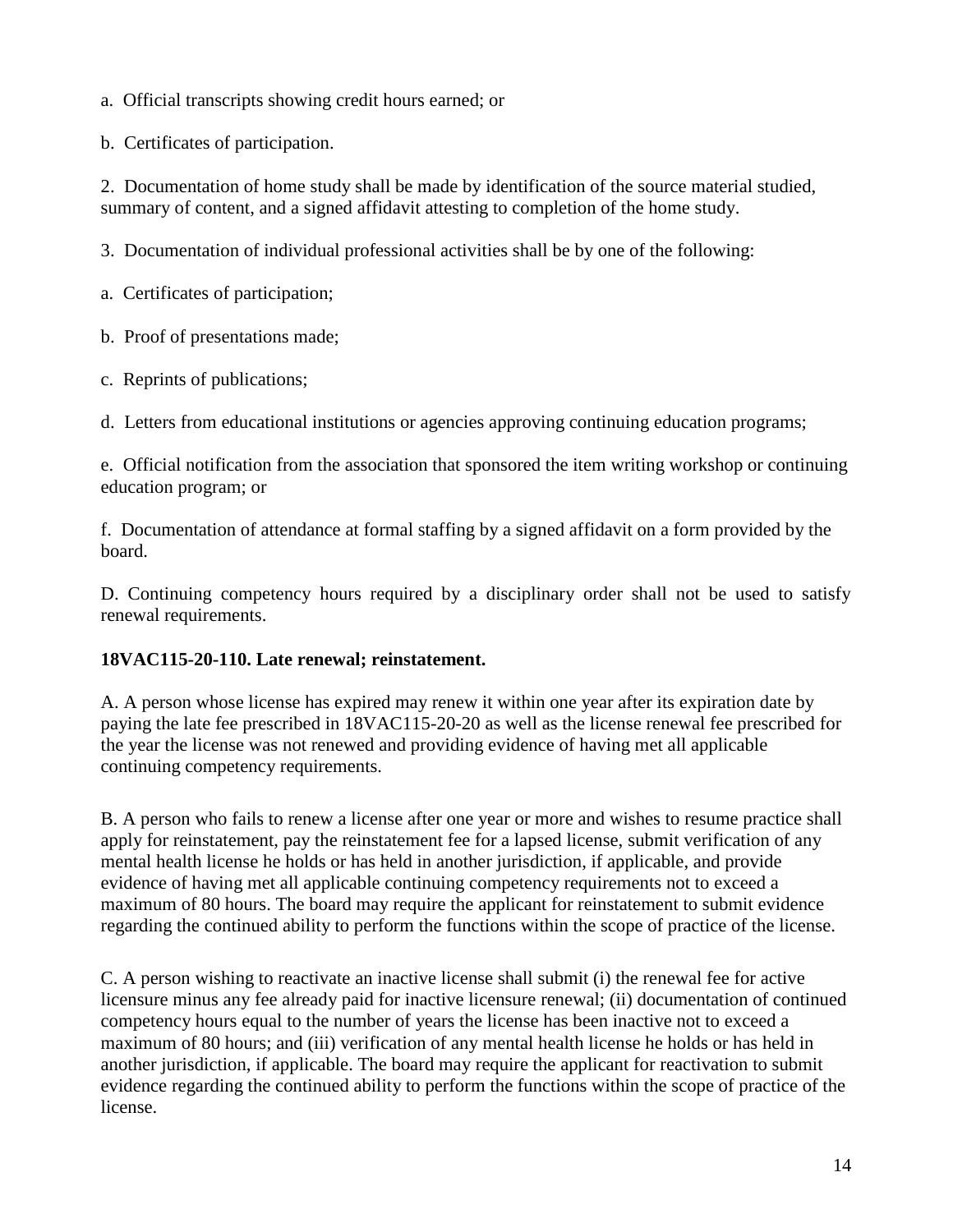#### <span id="page-14-0"></span>**Part V. Standards of Practice; Unprofessional Conduct; Disciplinary Actions; Reinstatement.**

#### <span id="page-14-1"></span>**18VAC115-20-130. Standards of practice.**

A. The protection of the public health, safety, and welfare and the best interest of the public shall be the primary guide in determining the appropriate professional conduct of all persons whose activities are regulated by the board. Regardless of the delivery method, whether in person, by phone or electronically, these standards shall apply to the practice of counseling.

B. Persons licensed by the board shall:

1. Practice in a manner that is in the best interest of the public and does not endanger the public health, safety, or welfare;

2. Practice only within the boundaries of their competence, based on their education, training, supervised experience and appropriate professional experience and represent their education training and experience accurately to clients;

3. Stay abreast of new counseling information, concepts, applications and practices which are necessary to providing appropriate, effective professional services;

4. Be able to justify all services rendered to clients as necessary and appropriate for diagnostic or therapeutic purposes;

5. Document the need for and steps taken to terminate a counseling relationship when it becomes clear that the client is not benefiting from the relationship. Document the assistance provided in making appropriate arrangements for the continuation of treatment for clients, when necessary, following termination of a counseling relationship;

6. Make appropriate arrangements for continuation of services, when necessary, during interruptions such as vacations, unavailability, relocation, illness, and disability;

7. Disclose to clients all experimental methods of treatment and inform clients of the risks and benefits of any such treatment. Ensure that the welfare of the clients is in no way compromised in any experimentation or research involving those clients;

8. Neither accept nor give commissions, rebates, or other forms of remuneration for referral of clients for professional services;

9. Inform clients of the purposes, goals, techniques, procedures, limitations, potential risks, and benefits of services to be performed, the limitations of confidentiality, and other pertinent information when counseling is initiated, and throughout the counseling process as necessary. Provide clients with accurate information regarding the implications of diagnosis, the intended use of tests and reports, fees, and billing arrangements;

10. Select tests for use with clients that are valid, reliable and appropriate and carefully interpret the performance of individuals not represented in standardized norms;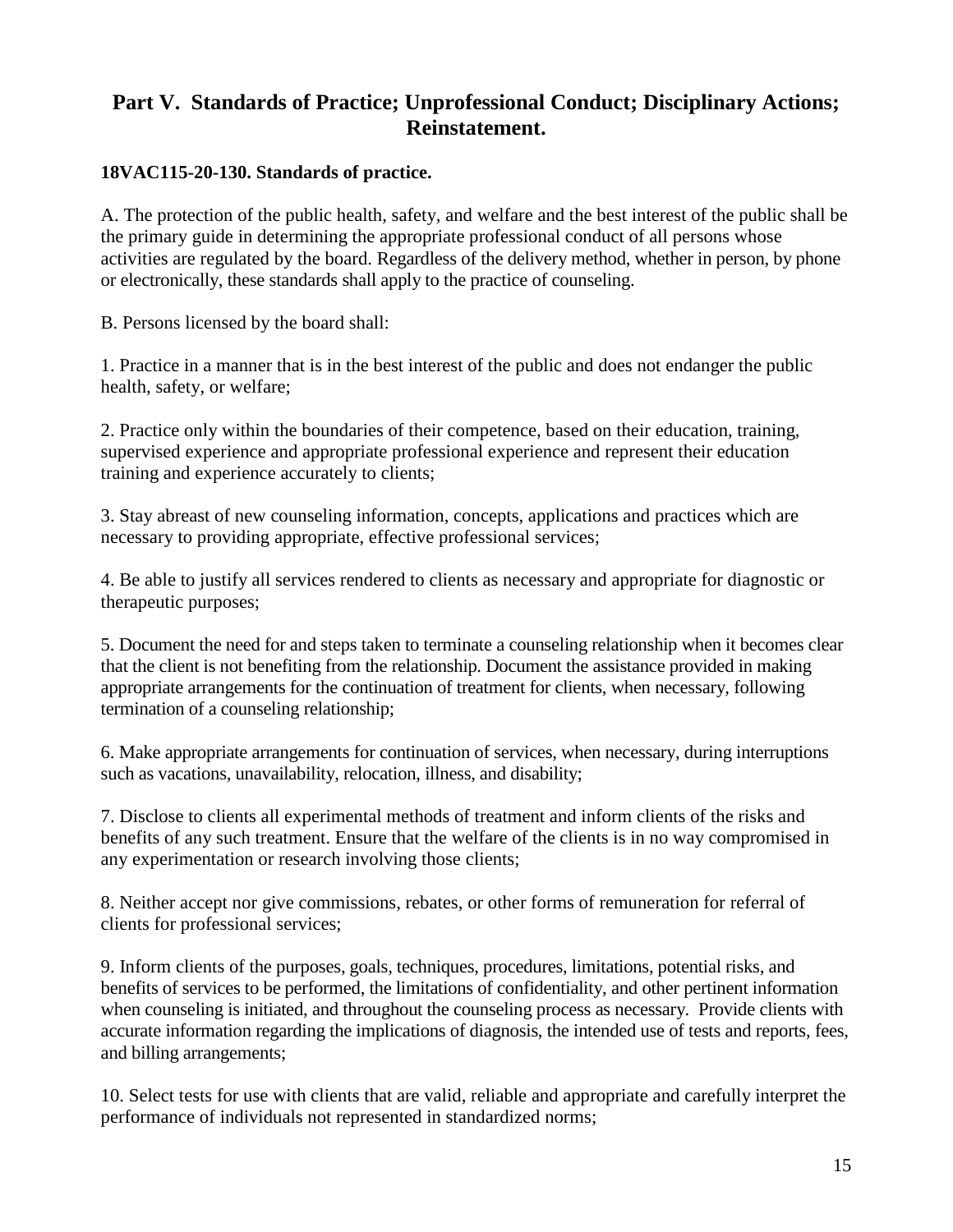11. Determine whether a client is receiving services from another mental health service provider, and if so, refrain from providing services to the client without having an informed consent discussion with the client and having been granted communication privileges with the other professional;

12. Use only in connection with one's practice as a mental health professional those educational and professional degrees or titles that have been earned at a college or university accredited by an accrediting agency recognized by the United States Department of Education, or credentials granted by a national certifying agency, and that are counseling in nature; and

13. Advertise professional services fairly and accurately in a manner which is not false, misleading or deceptive.

C. In regard to patient records, persons licensed by the board shall:

1. Maintain written or electronic clinical records for each client to include treatment dates and identifying information to substantiate diagnosis and treatment plan, client progress, and termination;

2. Maintain client records securely, inform all employees of the requirements of confidentiality and provide for the destruction of records which are no longer useful in a manner that ensures client confidentiality;

3. Disclose or release records to others only with the clients' expressed written consent or that of the client's legally authorized representative in accordance with § 32.1-127.1:03 of the Code of Virginia;

4. Ensure confidentiality in the usage of client records and clinical materials by obtaining informed consent from the client or the client's legally authorized representative before (i) videotaping, (ii) audio recording, (iii) permitting third party observation, or (iv) using identifiable client records and clinical materials in teaching, writing or public presentations; and

5. Maintain client records for a minimum of five years or as otherwise required by law from the date of termination of the counseling relationship with the following exceptions:

a. At minimum, records of a minor child shall be maintained for five years after attaining the age of majority (18) or ten years following termination, which ever comes later;

b. Records that are required by contractual obligation or federal law to be maintained for a longer period of time; or

c. Records that have been transferred to another mental health service provider or given to the client or his legally authorized representative.

D. In regard to dual relationships, persons licensed by the board shall:

1. Avoid dual relationships with clients that could impair professional judgment or increase the risk of harm to clients. (Examples of such relationships include, but are not limited to, familial, social, financial, business, bartering, or close personal relationships with clients.) Counselors shall take appropriate professional precautions when a dual relationship cannot be avoided, such as informed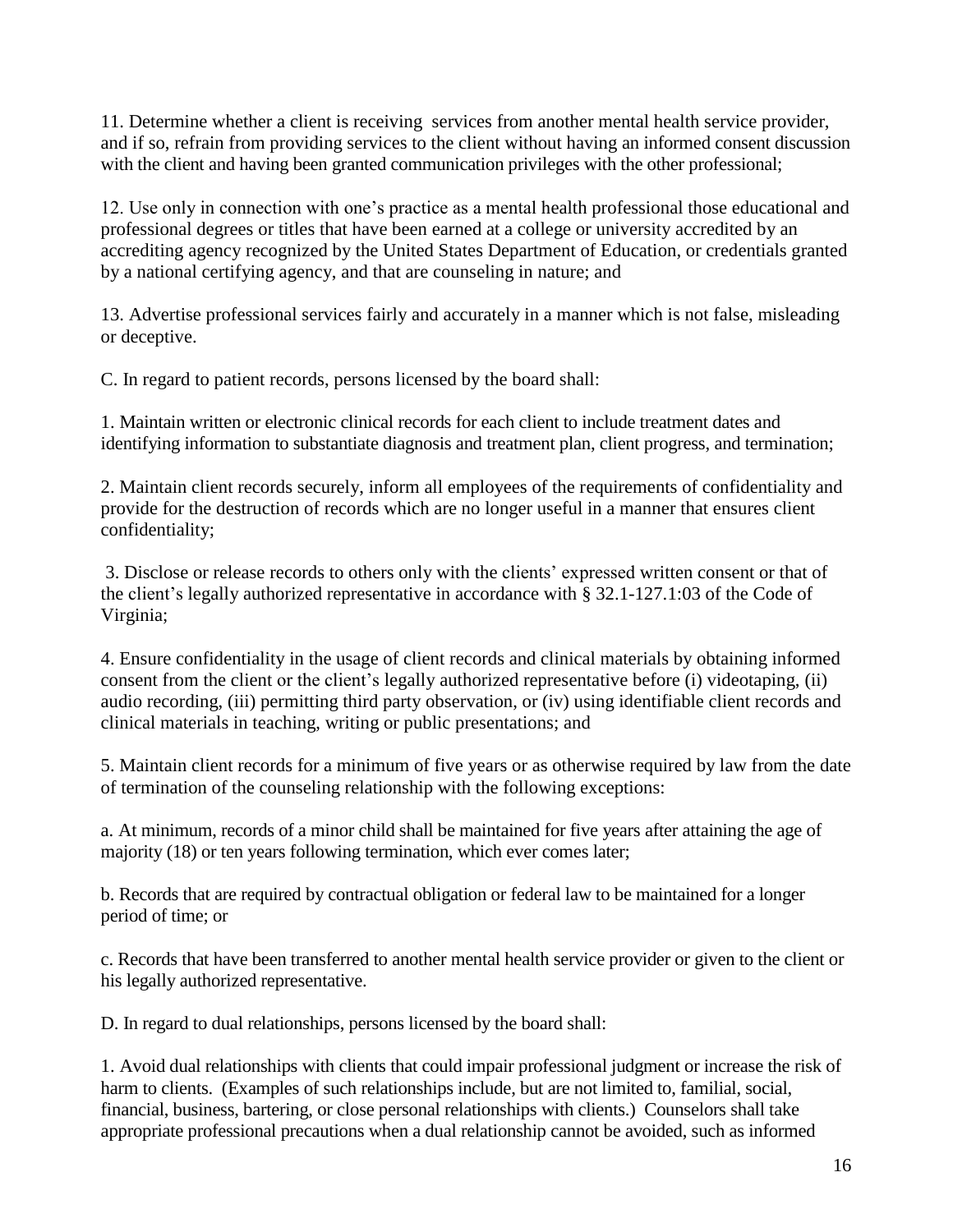consent, consultation, supervision, and documentation to ensure that judgment is not impaired and no exploitation occurs;

2. Not engage in any type of romantic relationships or sexual intimacies with clients or those included in a collateral relationship with the client and not counsel persons with whom they have had a romantic relationship or sexual intimacy. Counselors shall not engage in romantic relationships or sexual intimacies with former clients within a minimum of five years after terminating the counseling relationship. Counselors who engage in such relationship or intimacy after five years following termination shall have the responsibility to examine and document thoroughly that such relations do not have an exploitive nature, based on factors such as duration of counseling, amount of time since counseling, termination circumstances, client's personal history and mental status, or adverse impact on the client. A client's consent to, initiation of or participation in sexual behavior or involvement with a counselor does not change the nature of the conduct nor lift the regulatory prohibition;

3. Not engage in any romantic relationship or sexual intimacy or establish a counseling or psychotherapeutic relationship with a supervisee or student. Counselors shall avoid any nonsexual dual relationship with a supervisee or student in which there is a risk of exploitation or potential harm to the supervisee or student or the potential for interference with the supervisor's professional judgment; and

4. Recognize conflicts of interest and inform all parties of the nature and directions of loyalties and responsibilities involved.

E. Persons licensed by this board shall report to the board known or suspected violations of the laws and regulations governing the practice of professional counseling.

F. Persons licensed by the board shall advise their clients of their right to report to the Department of Health Professions any information of which the licensee may become aware in his professional capacity indicating that there is a reasonable probability that a person licensed or certified as a mental health service provider, as defined in § [54.1-2400.1](http://leg1.state.va.us/cgi-bin/legp504.exe?000+cod+54.1-2400.1) of the Code of Virginia, may have engaged in unethical, fraudulent or unprofessional conduct as defined by the pertinent licensing statutes and regulations.

#### <span id="page-16-0"></span>**18VAC115-20-140. Grounds for revocation, suspension, probation, reprimand, censure, or denial of license.**

A. Action by the board to revoke, suspend, deny issuance or renewal of a license, or take disciplinary action may be taken in accordance with the following:

1. Conviction of a felony, or of a misdemeanor involving moral turpitude, or violation of or aid to another in violating any provision of Chapter 35 ([§54.1-3500](http://leg1.state.va.us/cgi-bin/legp504.exe?000+cod+54.1-3500) et seq.) of Title 54.1 of the Code of Virginia, any other statute applicable to the practice of professional counseling, or any provision of this chapter;

2. Procurement of a license, including submission of an application or supervisory forms, by fraud or misrepresentation;